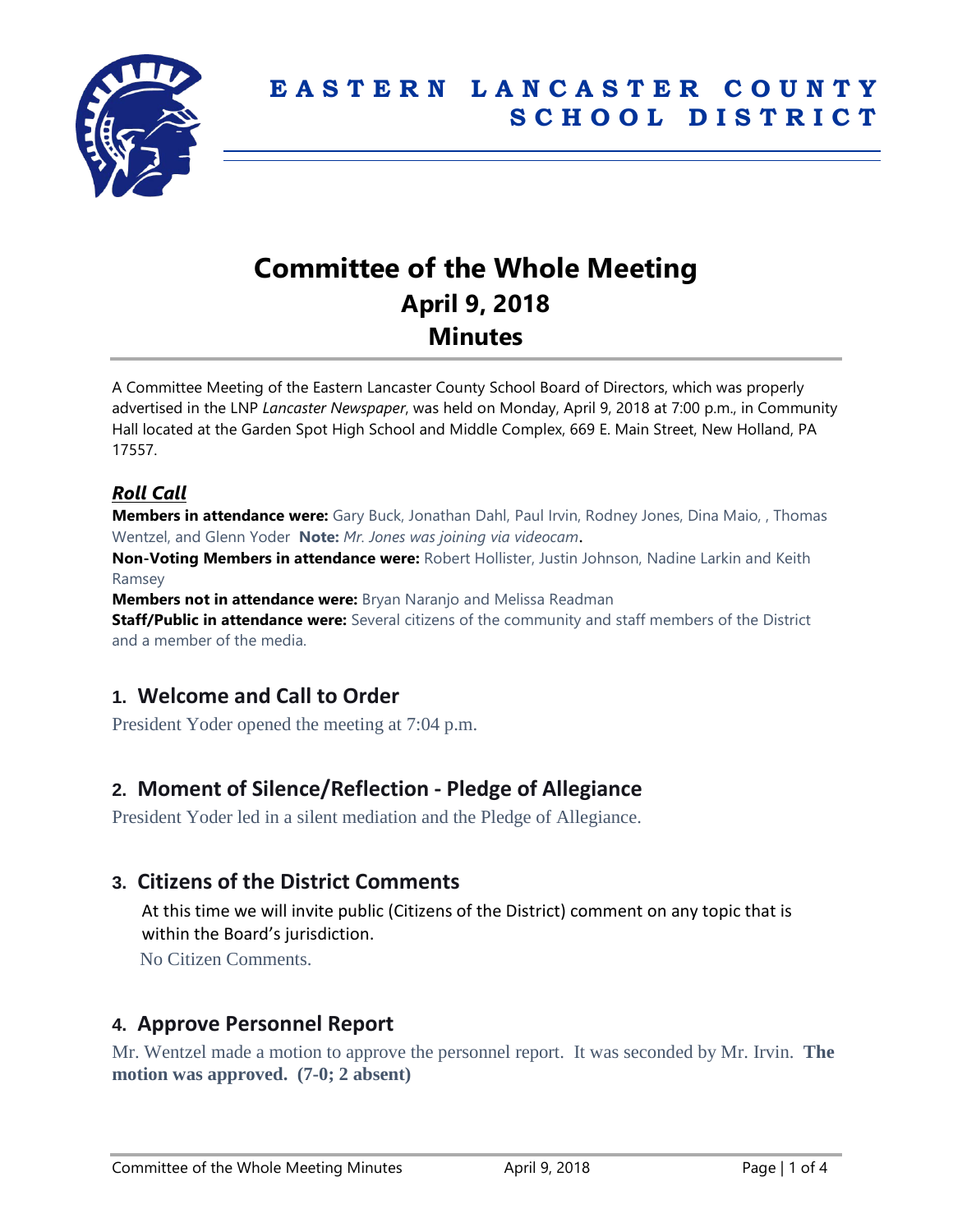# **5. Property and Services**

## **a. Action Item - Approve the Lancaster-Lebanon Intermediate Unit #13 General Operating Budget (GOB) Budget for 2018-19**

The Intermediate Unit's General Operating Budget consists of 2 component budgets, as follows:

The Core Program of Services Budget increased 1.80%. This increase will be covered with an additional allocation of indirect cost revenue and there is no District assessment for this budget.

The Instructional Media Services (IMS) Budget increased 2.01%. The increase is covered with funds carried over from prior year savings related to a retirement. Therefore, no increase in district contributions to the program. ELANCO's contribution is \$35,618.93.

Mr. Ramsey requested the Board to approve the Lancaster-Lebanon Intermediate Unit #13 General Operating Budget for 2018-19 school year.

## **b. Action Item - Approve the Agreement with the Lancaster County Tax Collection Bureau (LCTCB) to collect the District's Real Estate Taxes**

This action item approves the LCTCB to collect the District's real estate taxes beginning July 1, 2018 and authorizes the Chief of Finance and Operation to sign all documents.

Mr. Ramsey requested the Board to approve the Agreement with the Lancaster County Tax Collection Bureau (LCTCB) to collect the District's Real Estate Taxes. He indicated that the Conestoga Valley was the pilot school to have the Bureau collect taxes with great success and Pequea Valley and Eastern Lancaster County School District were the next two districts. Mr. Ramsey noted that this would allow individuals to pay their taxes at Fulton Bank.

## **c. Information Item - 2018-19 Budget Update**

Mr. Ramsey updated the Board on the Eastern Lancaster County School District 2018-2019 Budget, noting that there were not that many changes with revenues still coming in and no changes in what the District would be collecting from the proposed state budget.

## **d. Information Item - Barn Demolition Update**

Mr. Ramsey updated the Board on the proposed demolition of the barn located on the acquired land purchase on Route 23, noting that the District would be going out to bids that month and he hope to have the successful bid to the Board for approval at the May 21<sup>st</sup> Board Meeting.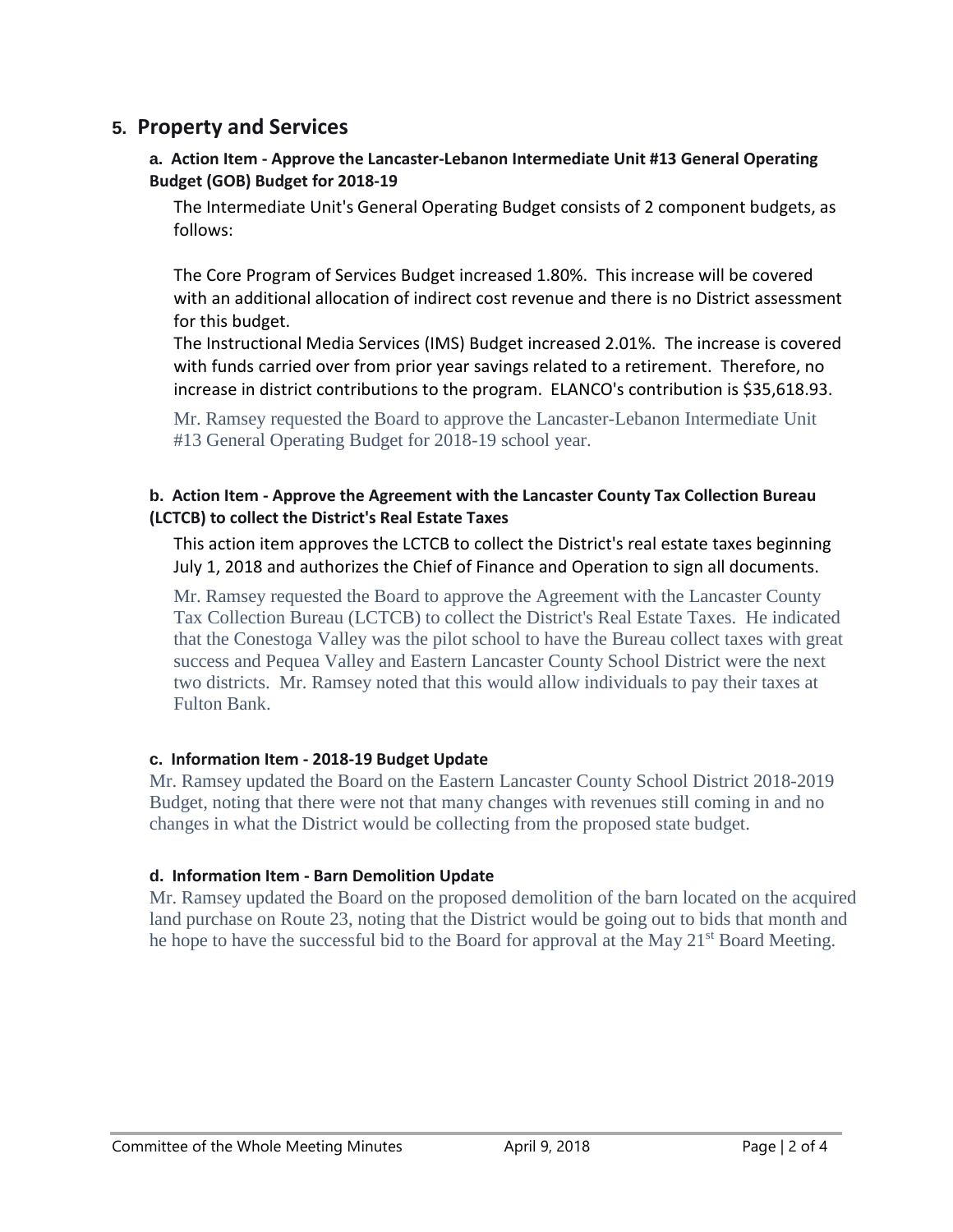## **6. Program**

## **a. Action Item - Approve Affidavits of Guardianship**

Dr. Larkin requested the Board to approved Affidavits of Guardianship at the upcoming Board Meeting

## **b. Action Item - Approval of District 2018-2021 Special Education Plan**

As part of the Comprehensive Planning process, Eastern Lancaster County School District must complete a Special Education Plan which is due to the state by May 1, 2018. The Plan has been open to public review since March 20, 2018 and will remain open for public review through April 20, 2018.

Dr. Larkin requested the Board to approve the District 2018-2021 Special Education Plan. She indicated that the plan was on public view through April 20<sup>th</sup> and would be submitted to the State by May  $1<sup>st</sup>$ .

Dr. Larkin informed the Board that the District had started the interviewing process for the 18-19 open positions and would be bringing final candidates to the Board for approval.

The Board requested Dr. Larkin to bring to the Board updates for curriculum for the upcoming year.

# **7. Management**

## **a. Information Item - Lebanon-Lancaster IU13 School Starting Times**

Dr. Hollister presented the Board with a list of starting times for the school district of the Lancaster-Lebanon IU for their review.

## **b. Information Item - IU "Reinventing Learning" Event, April 11th**

Dr. Hollister invited Board members to attend the upcoming Reinventing Learning showcase event hosted by the IU13.

## **c. Action Item - Approval of the Revised 2017-2018 School Calendar/Kindergarten Act 80 Days**

Dr. Hollister presented the Board with a revised 2017-2018 school calendar with adjusted Act 80 days to be approved the upcoming Board meeting.

The Board and Administration discussed the 2017-2018 calendar end date and the 2018-2019 school calendar.

## **d. Action Item - IU Board Membership Nomination**

Dr. Hollister informed the Board that they need to present their nomination to the IU for the IU Board Membership as Mr. Irvin's term was soon to end.